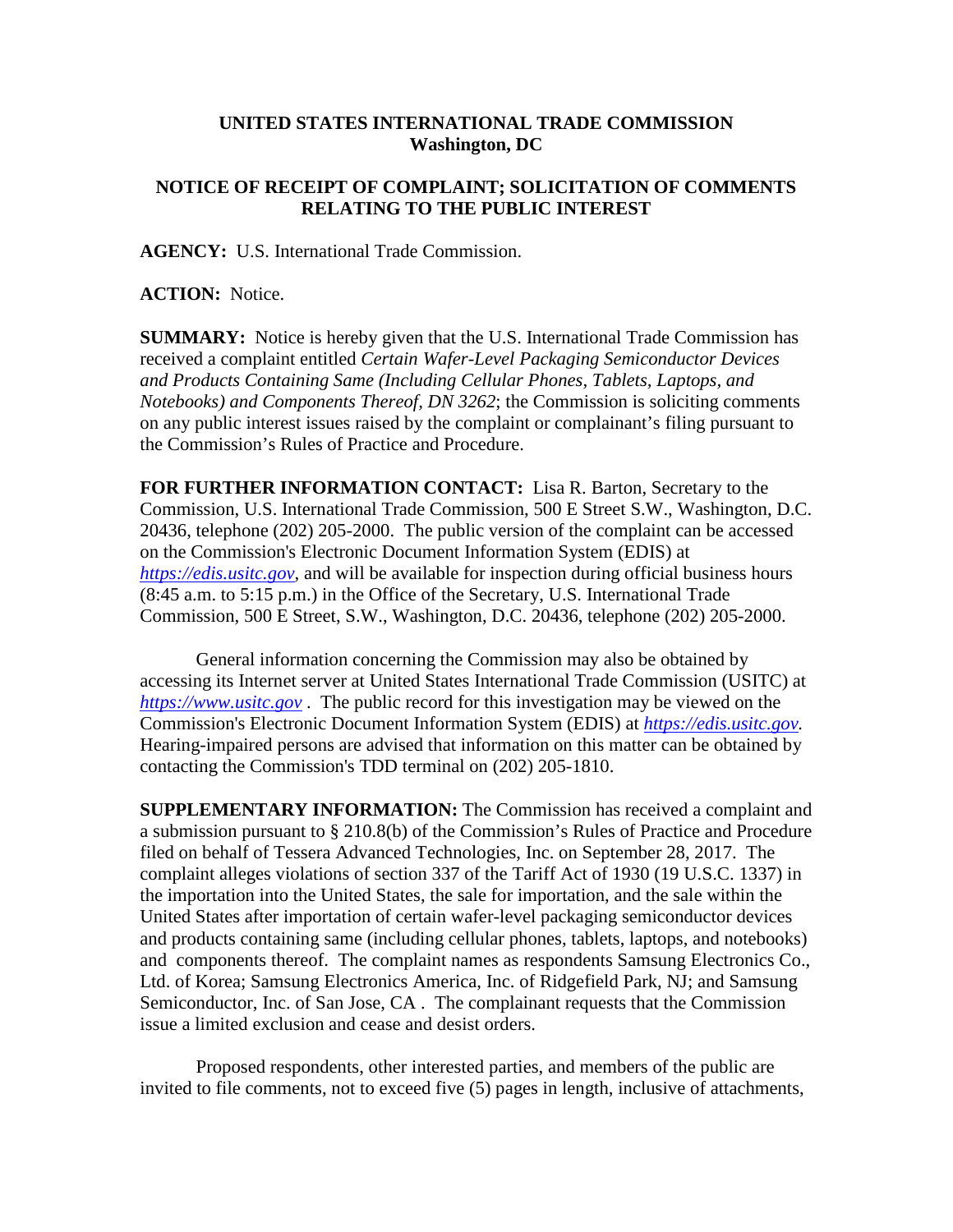on any public interest issues raised by the complaint or § 210.8(b) filing. Comments should address whether issuance of the relief specifically requested by the complainant in this investigation would affect the public health and welfare in the United States, competitive conditions in the United States economy, the production of like or directly competitive articles in the United States, or United States consumers.

In particular, the Commission is interested in comments that:

- (i) explain how the articles potentially subject to the requested remedial orders are used in the United States;
- (ii) identify any public health, safety, or welfare concerns in the United States relating to the requested remedial orders;
- (iii) identify like or directly competitive articles that complainant, its licensees, or third parties make in the United States which could replace the subject articles if they were to be excluded;
- (iv) indicate whether complainant, complainant's licensees, and/or third party suppliers have the capacity to replace the volume of articles potentially subject to the requested exclusion order and/or a cease and desist order within a commercially reasonable time; and
- (v) explain how the requested remedial orders would impact United States consumers.

Written submissions must be filed no later than by close of business, eight calendar days after the date of publication of this notice in the *Federal Register*. There will be further opportunities for comment on the public interest after the issuance of any final initial determination in this investigation.

Persons filing written submissions must file the original document electronically on or before the deadlines stated above and submit 8 true paper copies to the Office of the Secretary by noon the next day pursuant to  $\S 210.4(f)$  of the Commission's Rules of Practice and Procedure (19 CFR 210.4(f)). Submissions should refer to the docket number ("Docket No. 3262") in a prominent place on the cover page and/or the first page. (*See* Handbook for [Electronic Filing Procedures](https://www.usitc.gov/documents/handbook_on_filing_procedures.pdf), *Electronic Filing Procedures*<sup>[1](#page-1-0)</sup>). Persons with questions regarding filing should contact the Secretary (202-205-2000).

Any person desiring to submit a document to the Commission in confidence must request confidential treatment. All such requests should be directed to the Secretary to the Commission and must include a full statement of the reasons why the Commission should grant such treatment. *See* 19 CFR 201.6. Documents for which confidential treatment by the Commission is properly sought will be treated accordingly. All such

 $\overline{a}$ 

<span id="page-1-0"></span><sup>1</sup> Handbook for Electronic Filing Procedures: *[https://www.usitc.gov/documents/handbook\\_on\\_filing\\_procedures.pdf](https://www.usitc.gov/documents/handbook_on_filing_procedures.pdf)*